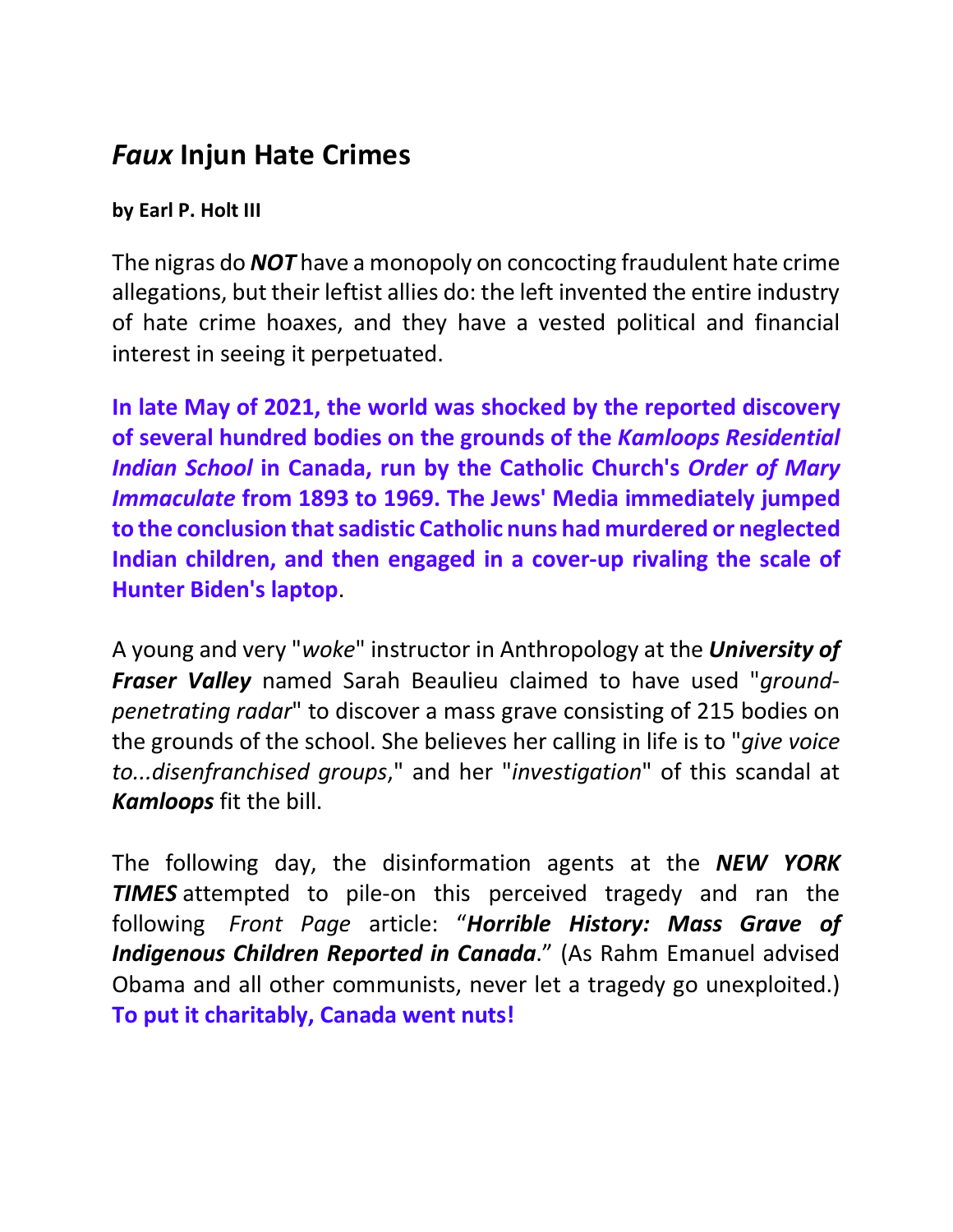Canada's insipid Prime Minister -- Justin Trudeau -- agonized over what he called a "*dark and shameful chapter*" in Canadian history and ordered that all *Canadian National Flags* be flown at half-mast. The flag over parliament in Ottawa was lowered for five months. Mr. Trudeau even demanded that the Pope travel to Canada.

*Canada Day* was scrapped in 2021, and a new national holiday was established to honor the victims at Kamloops. Henceforth, Canada will celebrate *Canada's National Day for Truth and Reconciliation* "*to honor the lost children and Survivors of residential schools*."

A mob defaced and tore down the statue of Queen Victoria in Winnipeg. Queen Elizabeth II got the same treatment, and ditto for Canada's first Prime Minister, John MacDonald. Dozens of churches were also burned and many were vandalized.

**Like most of the causes promoted by the left and their enablers, the entire story was ONE GIGANTIC FRAUD. Like a voice in the wilderness, it was exposed in an article appearing in the** *DORCHESTER REVIEW* **titled "***In Kamloops, Not One Body Has Been Found***." It turns out that all those soil disturbances that Sarah Beaulieu supposedly discovered were tree roots, metal and soil disturbances from other causes.**

It's a matter of public record that some Indian students who attended Kamloops did in fact die there. There are 51 student deaths recorded from 1915 to 1964, most of whom died from TB or influenza. 24 are buried in reservation cemeteries and four more in the *Kamloops Cemetery*, where some teachers and staff are also buried. 23 are not accounted for, but we know they are not where Sarah Beaulieu claimed they are.

If anyone in the Jews' Media had made the effort, they would have found that many graduates of the *Kamloops School* loved their experience